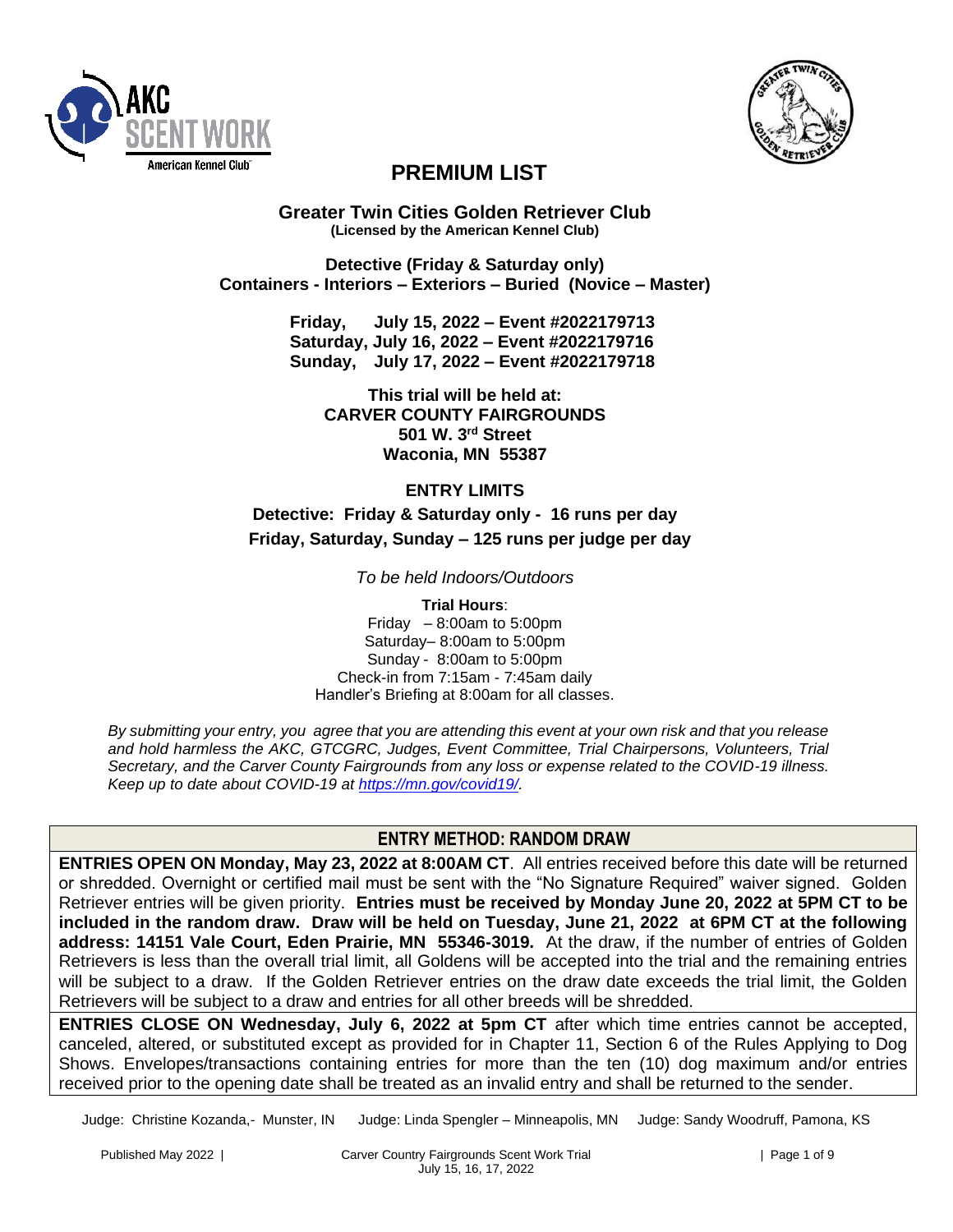

## **CERTIFICATION**

Permission is granted by the American Kennel Club for the holding of this event under American Kennel Club rules and regulations.

Gina DiNardo, Secretary

## **OFFICERS OF THE GREATER TWIN CITIES GOLDEN RETRIEVER CLUB**

| Treasurer……………………………………………………………………………………Kathv Rasinowich |
|-----------------------------------------------------------|
| <u>sanana adalah ana ana</u>                              |

## [www.gtcgrc.org](http://www.gtcgrc.org/)

| <b>TRIAL CHAIRPERSON (FRI)</b> | <b>TRIAL CHAIRPERSON (SAT, SUN)</b> | <b>TRIAL SECRETARY</b>      |
|--------------------------------|-------------------------------------|-----------------------------|
| Judy Campbell                  | Ava Higginbotham                    | Ken Higginbotham            |
| 12946 Monticello LN            | 14151 Vale Court                    | 14151 Vale Court            |
| Champlin, MN 55316             | Eden Prairie, MN 55346              | Eden Prairie, MN 55346-3019 |
| Crazydogmom1105@gmail.com      | Ava729@mac.com                      | LoveThatDog729@comcast.net  |
| 612.720-3620                   | 612.209-3589                        | 612.839-3853                |

#### **EVENT COMMITTEE**

Ava Higginbotham, Cathy Greninger, Amelia Greninger, Judy Campbell, Sarah Gaalswyk, Laurie Hanson, Charney Petroske, Joe Petroske, and any members present of the GTCGRC.

| <b>JUDGE ASSIGNMENTS</b>      |                                                          |                                       |  |  |  |
|-------------------------------|----------------------------------------------------------|---------------------------------------|--|--|--|
| Friday (7/15/2022)            | Saturday (7/16/2022)                                     | Sunday (7/17/2022)                    |  |  |  |
|                               |                                                          | ** Detective Not Offered on Sunday ** |  |  |  |
| Sandy Woodruff #109283 (P)    | Sandy Woodruff #109283 (P)<br>Sandy Woodruff #109283 (P) |                                       |  |  |  |
| Container Novice - Advanced   | Novice - Advanced<br>Container                           | Novice - Advanced<br>Container        |  |  |  |
| Novice - Advanced<br>Interior | Novice - Advanced<br>Interior                            | Novice - Advanced<br>Interior         |  |  |  |
| Exterior Novice - Advanced    | Novice - Advanced<br>Exterior                            | Exterior<br>Novice - Advanced         |  |  |  |
|                               |                                                          | Novice - Advanced<br>Buried           |  |  |  |
|                               |                                                          |                                       |  |  |  |
| Linda Spengler #102915        | Linda Spengler #102915                                   | Linda Spengler #102915                |  |  |  |
| Container Master              | Detective                                                | Excellent - Master<br>Container       |  |  |  |
| Master<br>Interior            | Container<br>Excellent                                   | Excellent - Master<br>Interior        |  |  |  |
| Exterior<br>Master            | Excellent<br>Interior                                    |                                       |  |  |  |
| Novice - Master<br>Buried     | Excellent<br>Exterior                                    |                                       |  |  |  |
|                               |                                                          |                                       |  |  |  |
| Christine Kozanda #102394     | <b>Christine Kozanda #102394</b>                         | Christine Kozanda #102394             |  |  |  |
| Detective                     | Master<br>Container                                      | Exterior<br>Excellent - Master        |  |  |  |
| Container Excellent           | Master<br>Interior                                       | Excellent - Master<br>Buried          |  |  |  |
| Excellent<br>Interior         | Exterior<br>Master                                       |                                       |  |  |  |
| Excellent<br>Exterior         | Novice - Master<br>Buried                                |                                       |  |  |  |
|                               |                                                          |                                       |  |  |  |

## **DOGS ELIGIBLE TO ENTER**

This trial is open to all dogs SIX (6) months of age or older that are registered with the American Kennel Club or that have AKC Limited Registration. Purebred Alternative Listing/Indefinite Listing Privileges (PAL/ILP), an AKC Canine Partners listing number or approved Foundation Stock Service (FSS) breeds are eligible to participate.

Dogs with a Purebred Alternative Listing/Indefinite Listing Privileges (PAL/ILP) or an AKC Canine Partners listing number must be spayed or neutered in order to compete. Wherever the word "dog" is used in these regulations, it includes both sexes.

Dogs with physical challenges (including amputees) are eligible to participate provided that, in the opinion of the judge, the dog displays no sign of physical discomfort and can safely complete the search. Deaf and blind dogs are allowed to enter. Females in season may not participate. Aggressive dogs, or dogs suffering from an injury or illness which may affect the dog's physical or mental performance, may not participate. No dog shall compete if it is sutured, bandaged, or has any visible wounds.

Artificially colored dogs are NOT permitted to complete in AKC Scent Work.

All exhibitors should obtain a copy of the most current **Regulations for Scent Work Trials** by downloading it from the American Kennel Club website (www.akc.org).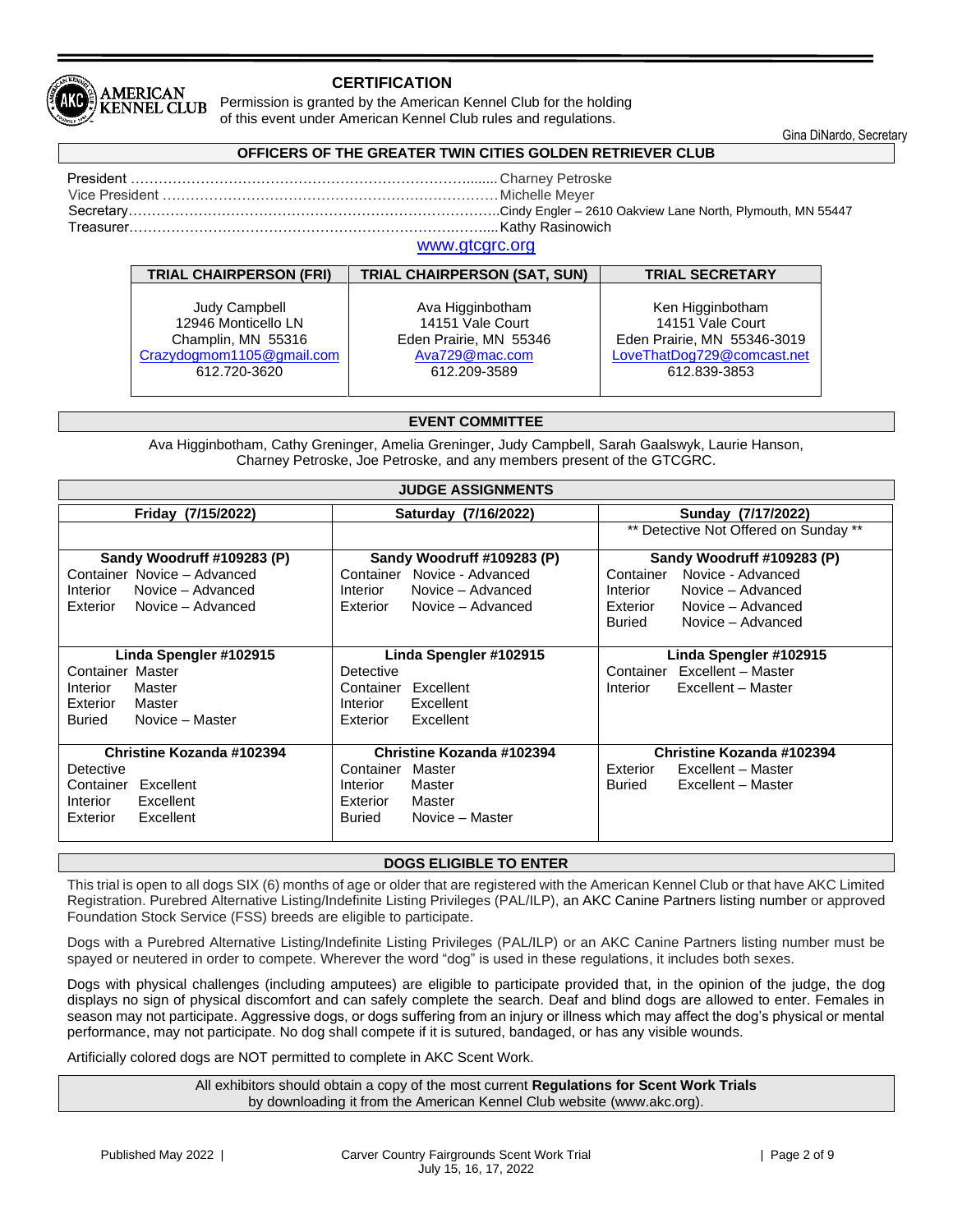#### **ENTRY FEES PER RUN**

Each Non-detective Run (includes a \$3.50 AKC recording fee)……………. **\$25.00 (checks payable to: GTCGRC)** Each **Detective** Run (includes a \$3.50 AKC recording fee)………………....**\$35.00 (checks payable to: GTCGRC)**

#### **Mail entry form, agreement form and fees (checks only) payable to: GTCGRC 14151 Vale Court Eden Prairie, MN 55346-3019**

\_\_\_\_\_\_\_\_\_\_\_\_\_\_\_\_\_\_\_\_\_\_\_\_\_\_\_\_\_\_\_\_\_\_\_\_\_\_\_\_\_\_\_\_\_\_\_\_\_\_\_\_\_\_\_\_\_\_\_\_\_\_\_\_\_\_\_\_\_\_\_\_\_\_\_\_\_\_\_\_\_\_\_\_\_\_\_\_\_\_\_\_\_\_\_\_\_\_\_\_\_\_

No entries will be accepted by phone, e-mail, fax, or hand delivery. Express mail entries must include the signature waiver allowing them to be left at the secretary's address. Inquiries may be e-mailed to: **Ken Higginbotham** at **[LoveThatDog729@comcast.net.](mailto:LoveThatDog729@comcast.net)** 

No entry shall be made, and no entry shall be accepted, which specifies any conditions as to its acceptance. **Illegible entries** will not be processed and will be returned to the exhibitor. Returned checks do not constitute a valid entry.

## **VOLUNTEERS GET PRIORITY ENTRY!**

**Volunteers numbering 20 will have priority entry into the trial**. Volunteers are so important to the success of every trial. Opportunities include setting up, gate steward, hot box handler, cold box handler, timer, sheet runner, Remind communicator, and cleaning up at the end of the day. If you are ready for some fun hard work, please fill out and submit this **[online volunteer form](https://forms.gle/EjVRKRXKfeYwLPpa8)** [\(https://forms.gle/jWnq7VPj4pjRQrHk9\)](https://forms.gle/jWnq7VPj4pjRQrHk9) Also, please write "Volunteer" on your mailing envelope. Volunteers receive lunch. You must submit your entry before the random draw cutoff date of June 20, 2022.

#### **WAITLIST INFORMATION**

All entries must be received by the Trial Secretary prior to Wednesday, July 6, 2022 at 5pm CT. *No entries may be withdrawn for a complete refund after closing on Wednesday July 6, 2022 at 5pm CT* unless withdrawn entries are filled as follows: **GTCGRC** is offering a waitlist to fill openings created by entries that have been withdrawn after the trial's closing date/time. A maximum of **50 runs per day** will be placed on the club's waitlist. If runs of a withdrawn entry are replaced by waitlisted runs, a refund will be issued to the exhibitor of the withdrawn entry for those runs just filled. Exhibitors who were able to have some runs filled, but not all, will receive a refund at the end of the trial for those runs that did not have openings. Checks will be shredded for any exhibitors who were unable to have any of the runs requested on the entry.

#### **REFUNDS**

**No entry fee** will be refunded if the trial cannot open or be completed by reason of riots, civil disturbances, fire, an act of God, public emergency, act of a public enemy, or any other cause beyond the control of the organizing committee. No entry fee will be refunded in the event a dog is absent, disqualified, excused, or barred from competition by the action of the Event Committee. **Dogs pulled after closing because of injury or other medical condition** are eligible for a full refund contingent on the Trial Secretary receiving verification of injury or illness by a qualified veterinarian no later than 24 hours before each trial starts.

**Bitches in season** will be refunded the full entry fee. Notification in writing must be given to the trial secretary no later than one half hour prior to the start of the first class of the day of the trial.

## **MOVE-UP INFORMATION**

**Move-ups WILL be accepted provided the class you want to move up to is available.** AKC transfer forms must be completed and returned to the Trial Secretary NO later than 5:00pm CT the night before a trial. Forms will be available in the ribbon pick-up area.

## **SITE INFORMATION**

## **STAGING AREA, HANDLER'S BREIFING, AND WARM-UP INFORMATION**

**Staging Area** will be out of view of search area(s). Staging area will include crating, warm-up and waiting area, as well as the secretary table for check-ins and posting of running order and results. There will be **no inside crating**.

The **Handler's Briefing** will take place in view of the search area prior to the start of each class, after the hide(s) have been set and after the Demo Dog has run. In the Handler's Briefing the judge will explain if there is an off-leash option, number of hides, maximum height of hides and maximum time for the search. NO DOGS are to be present during the Handler's Briefing.

A **Warm-up Area** will be available consisting of ONE marked container of each odor being tested at the trial and may also consist of blank containers. Exhibitors should limit their warm-up to (2) two minutes or less. The warm-up area is to be used exclusively for warming up the handler-dog team prior to their run. The warm-up area is not for training or relieving of the dog. No handling teams are allowed in the warm-up area unless they are practicing just before they are called for their search.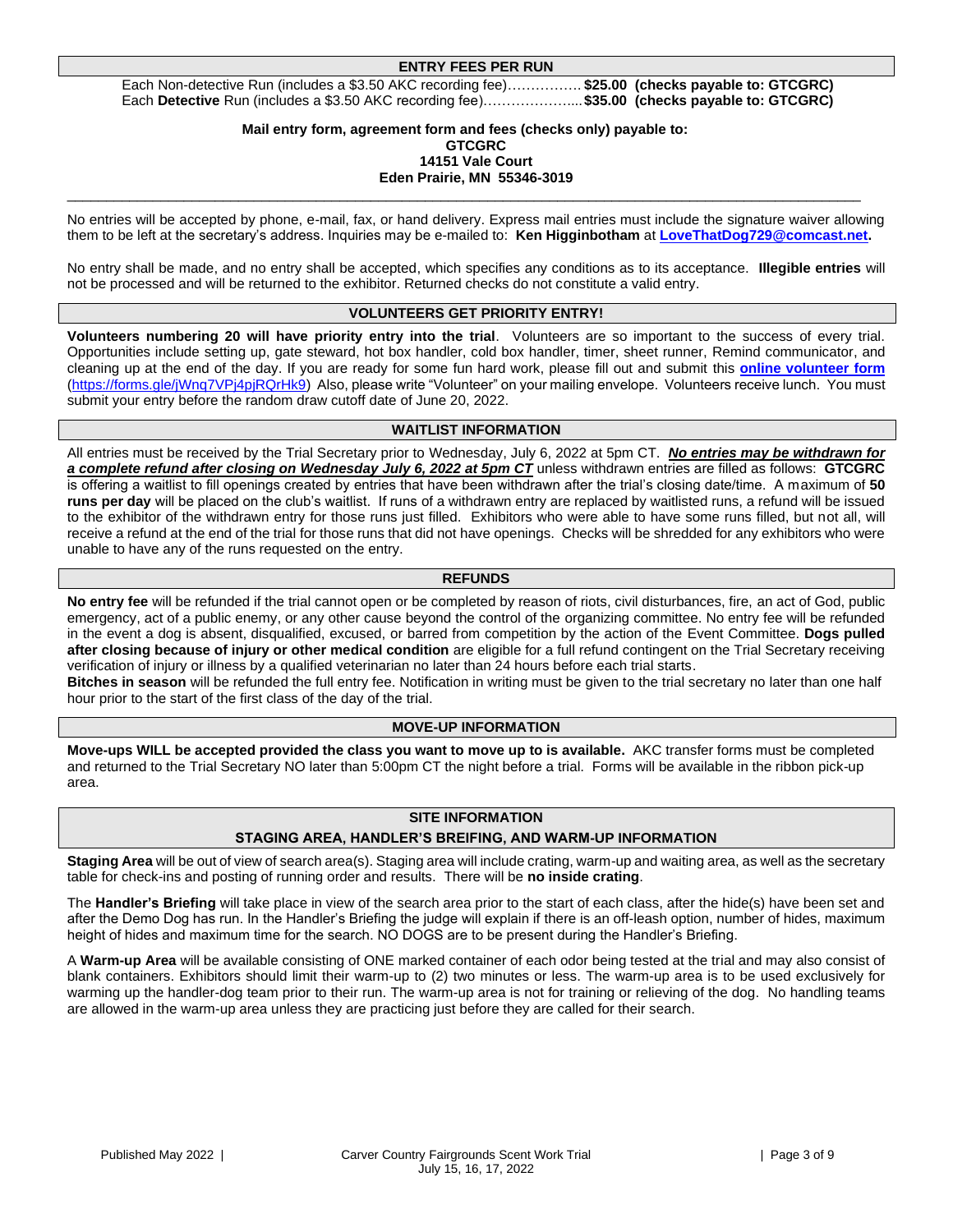#### **SEARCH AREA AND RING CONDITIONS**

Search areas may be of any shape and of the size specified in the Regulations for AKC Scent Work for each class.

**Search Area Conditions**. Searches may be indoors on matted, carpeted, or tiled surfaces, or outdoors on grass, gravel, earth, concrete, or asphalt surfaces in accordance with AKC Scent Work regulations.

### **CARVER COUNTY FAIRGROUNDS SITE SPECIFICS**

There are paved, gravel and grassy areas. **All exhibitors will crate out of their vehicles.** Please bring what you need to keep you and your pets safe and comfortable in summer weather. The average low is  $64^\circ$  while the average high is  $83^\circ$ . Please make sure you potty your dogs prior to your searches. There will be 5-gallon "honey buckets" in various locations to deposit dog waste.

Please note that the Carver County Fairgrounds is used to store boats and recreational vehicles. While the GTCGRC has reserved the facility for this Show, there may be times when storage patrons arrive for pickup and drop off.

A site map of Carver County Fairgrounds will be included with the Welcome Letter that will be sent a few days before the trial..

#### **ADDITIONAL SITE INFORMATION**

**Trial Site.** It is not appropriate to scout the trial location prior to the trial date. Many search locations are real-life environments and such visits may risk the host losing the opportunity to use the location in the future.

**Possession of Odors and Training**. Chapter 5. Section 35 of the Scent Work Regulations state "No person other than those engaged in the administration of a trial shall be in possession of any target odor when on the trial grounds. There shall be no training on the grounds of the AKC Scent Work trial, other than the designated warm-up area."

**Spectator Area.** Spectators are encouraged. Any person not handling a dog in the current class, or any person who has already completed their run in the class may choose to watch the search from the spectator area. Handlers may not watch other exhibitors from their class prior to their run except in the case of Handler Discrimination classes. No one outside the search area may assist the handler or disclose the location of the hide. Spectators who intentionally or unintentionally give aid to a team may be asked to leave the area by the judge, and the team may be excused or asked to rerun at the judge's discretion. Spectators are forbidden to discuss details of the search with handlers who have not run.

## **RIBBONS, AWARDS, AND PRIZES**

Placement ribbons will be awarded in each class as follows:

A **New Title rosette** will be awarded to all dog and handler teams who finish an Element or Level title.

A **High in Trial rosette** will be awarded to all dog and handler teams who qualify with the least number of faults (and fastest time, if a tie) of a particular difficulty level of all elements (for example, novice containers, novice interiors, novice exteriors, novice buried). Please note the High in Trial award does not take into account Handler Discrimination classes.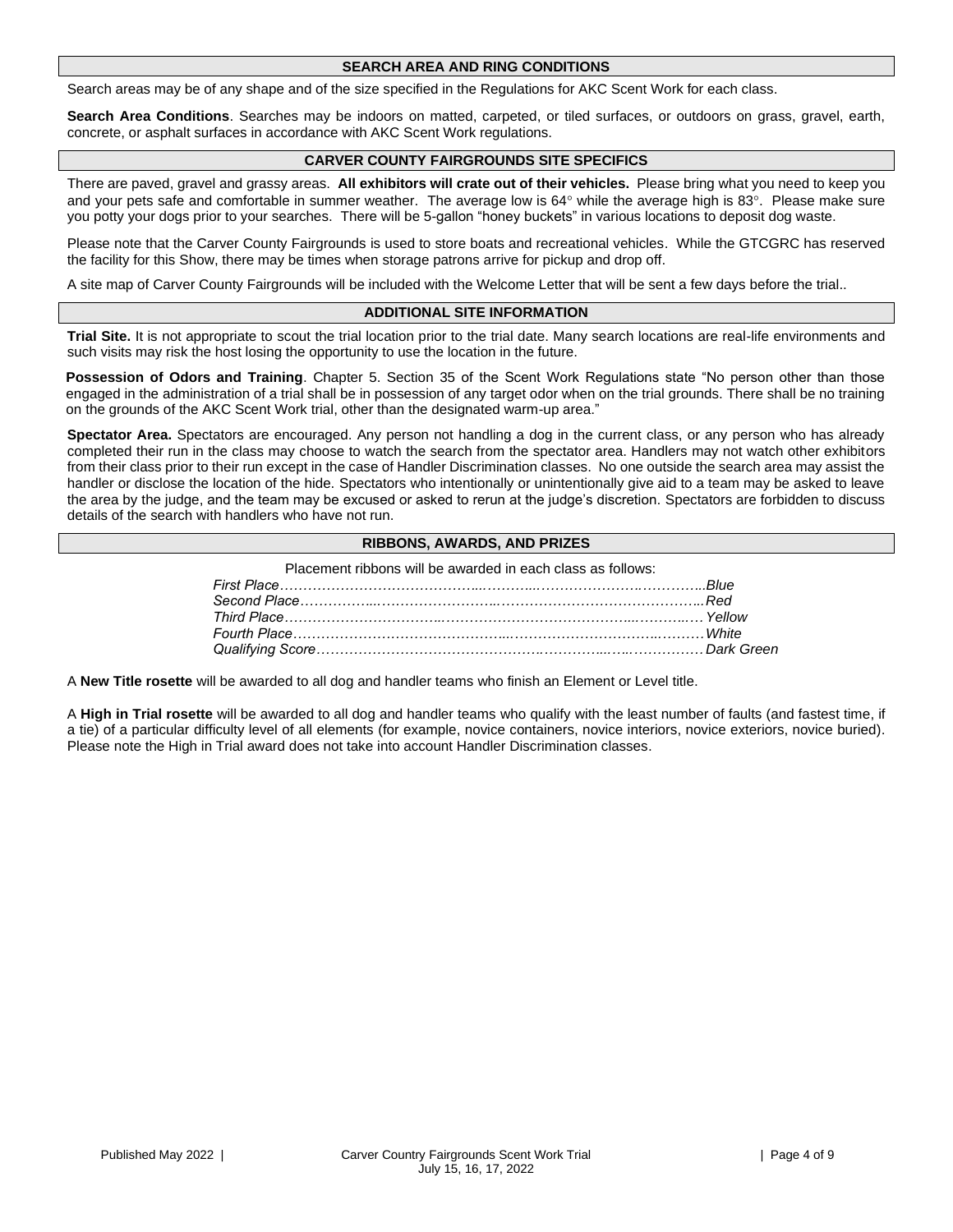## **SAFETY, BEHAVIOR and LIABILITY**

**The safety of the dog** is our primary concern. By entering this trial, exhibitors acknowledge that they are familiar with the rules and regulations of this sport, and that their dogs are familiar with and able to perform all searches safely. **It is expressly understood** that exhibitors alone are responsible for the behavior of their dogs and/or children. Any exhibitor whose dogs and/or children create an unnecessary disturbance or repeatedly engage in unsafe or disruptive behavior may, at the discretion of the Event Committee, be asked to leave the show site. In such case, no refund of any fees paid will be made. The Greater Twin Cities Golden Retriever Club and its agents, employees, etc., will assume no responsibilities for any loss, damage or injury sustained by exhibitors or handlers, or to any of their dogs or property and further assumes no responsibility for injury to children. The Greater Twin Cities Golden Retriever Club reserves the right to decline entries for cause and may remove any dog on account of aggression. No one shall have any recourse or claim against the Greater Twin Cities Golden Retriever Club or any official thereof.

**Collars, Leashes and Harnesses.** During searches, dogs must wear a properly fitted collar or harness approved by the judge. Leashes may be of any length and/or retractable. The leash should be made of plain, pliable material. Please read Chapter 5 Section 13, page 33 in the rulebook for further information about proper equipment.

**All dogs must be on leash** at all times. Retractable leashes may not be used when on trial grounds (except during judged searches). Dogs must enter and exit the search area with the leash attached to the collar or harness, including when waiting in the search area before and after the search. An off-leash option may be offered at the discretion of the judge, only if the area is completely enclosed.

**Exhibitors are responsible for cleaning up after their dog(s).** Any exhibitor failing to do so may be excused without benefit of refund if the Event Committee deems the exhibitor to be in violation of this requirement. Cleaning supplies and disposal sites will be available at various locations around the facility.

#### **RINGSIDE**

The Owner of each dog is solely responsible for having it ready at the search area when it is to be judged. The Club has no responsibility to provide service through a public address system or stewards or runners for the purpose of calling or locating dogs that are not brought into the ring when required.

**EXHIBITOR CHECK-IN**: Once the time and location for check-in is determined all exhibitors will be notified by e-mail. **Exhibitors MUST check-in EACH day they are entered.**

#### **Claims will be arbitrated as set forth on the Official AKC Entry Form for this event.**

"Exhibitors should follow their veterinarian's recommendation to assure their dogs are free of internal and external parasites, any communicable diseases, and have appropriate vaccinations." Additionally, clubs should include any specific local or state health requirements, for example, proof of rabies vaccination.

## **PET FRIENDLY HOTEL INFORMATION**

**Please check pet policies and fees when making your reservations. Many hotels have only a certain number of pet friendly rooms available. Policies do change, so call the hotel to verify. Please clean up after your dog and do not leave dogs unattended in hotel rooms.**

AmeriVu Inn & Suites **Maconia Inn & Suites** TownSquare Place<br>550 Cherry Drive **Maconia State State State State State** 1 River Bend Place 550 Cherry Drive 301 E. Frontage Rd 1 River Bend Place Waconia, MN 55387 Waconia, MN 55387 Chaska, MN 55318

Chanhassen, MN 55317 3315 W 166<sup>th</sup> St 952-293-6930 Jordan, MN 55352

952-442-5147

952-492-6440

AmericInn by Wyndham Camping/RV: A website of pet-friendly hotels: 570 Pond **Minneapolis Southwest KOA** <https://www.bringfido.com/>

## **It is advised that you make a refundable reservation, or one that can be easily canceled, as this scent work event may need to be canceled due to new or renewed COVID-19 restrictions.**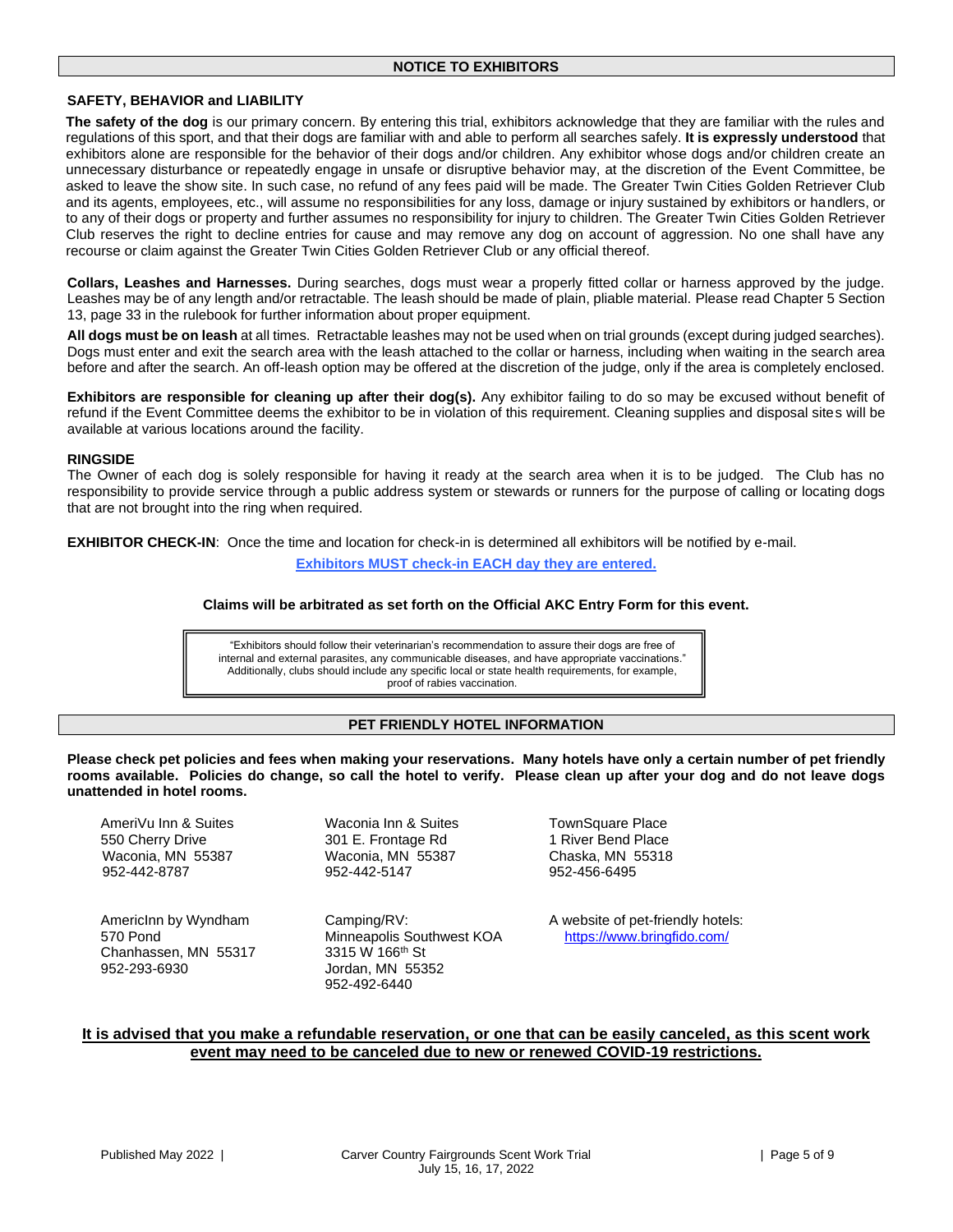#### **Carver County Fairgrounds 501 W. 3rd Street. Waconia, MN**

**From the Twin Cities and points to the east, take MN-5 / US 212 West from I-494. In 1.8 miles stay right onto MN-5. Drive 17 miles to Waconia and turn right at S. Olive Street / County Hwy 57. Proceed approximately 0.3 miles to W 3rd Street. Turn left heading west for 0.4 miles. The Fairgrounds will be on your left.**

#### **(Alternate route from the east):**

**From the Twin Cities and points to the east, take MN 5 / US 212 West from I-494. In 1.8 miles stay left onto US 212. Drive about 11 miles to County-Hwy 10 / Engler Blvd Exit. Turn right at top of off ramp. Proceed approximately 8.75 miles to the roundabout. Take the first exit out of the roundabout to MN-284 heading north. Continue about 0.75 miles (go across Hwy-5) to W 3rd Street. Turn left heading west for 0.4 miles. The Fairgrounds will be on your left.**

**Coming from the west, take MN 5 to S. Maple St. Turn left and head north to W 3rd Street. Turn left and go approximately two blocks to the Fairgrounds on the left. Enter through gate on east side of fairgrounds on W 3rd Street.**

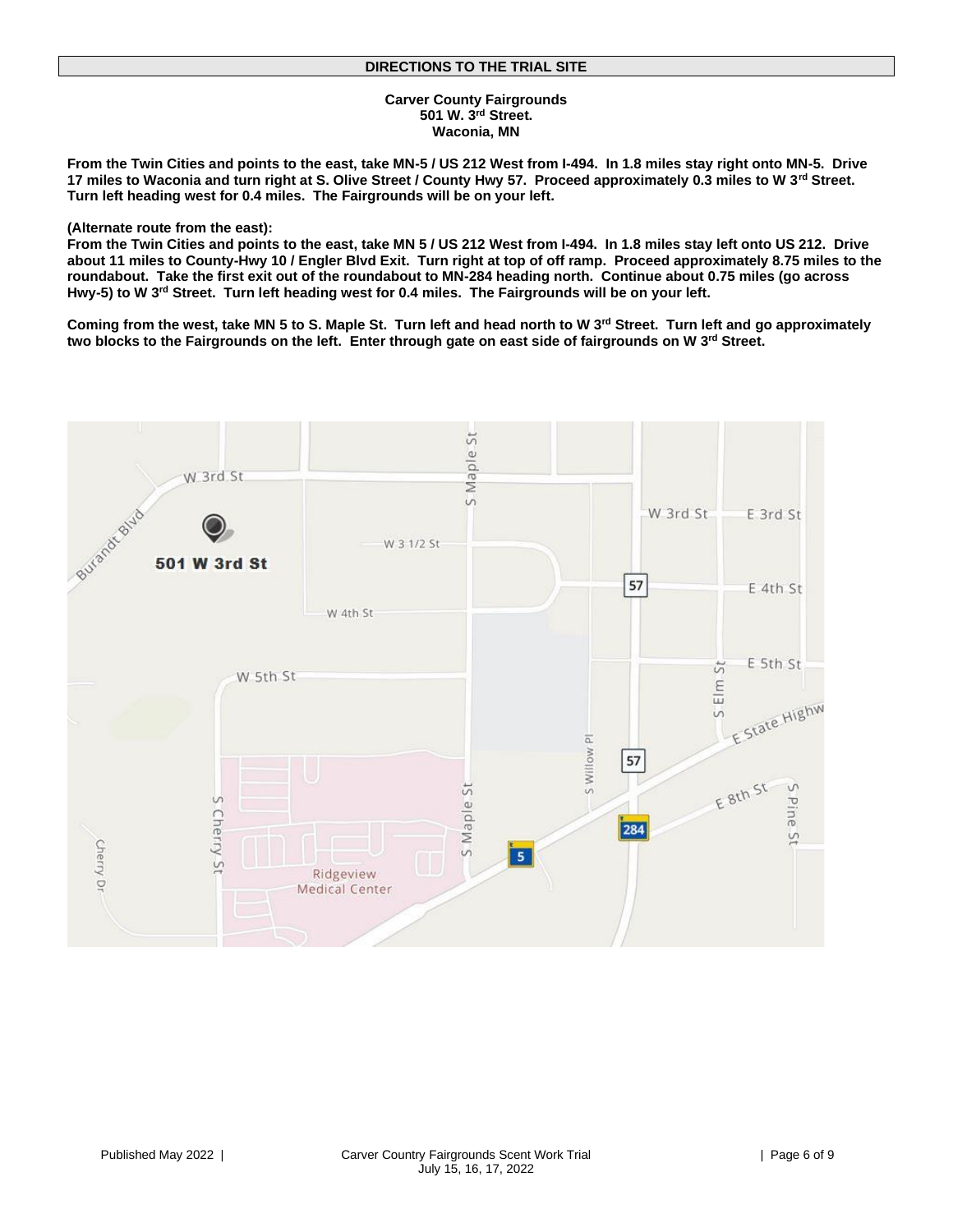#### **VETERINARIAN ON CALL**

#### **Emergency 24-hour Blue Pearl Veterinary Partners 952-942-8272 7717 Flying Cloud Drive Eden Prairie, MN 55344**

**Directions to Emergency 24-hour vet (fastest way):** Turn right out of the driveway from the fairgrounds to head east onto W. 3rd St. Go 0.4 miles to S. Olive St./County 57 and turn right. At the stoplight continue straight over MN Hwy 5 where S. Olive St. Take the second exit in the roundabout to stay on County-57/MN-284 for half a mile to a second roundabout. Take the third exit out of roundabout onto Carver County Hwy 10 (Engler Blvd), then drive 6.8 miles to US 212 East. Turn left onto US 212 East and drive approximately 12 miles. **Do not take the Prairie Center Drive exit.**. Continue past Prairie Center Drive, go under I-494 and **take the next exit to Valley View Road**. Go straight at the stoplight at the top of the exit ramp. You will be on Flying Cloud Drive. Emergency Vet will be in the middle of a strip mall very soon on your left. Take the next left at Viking Drive and then take the immediate left into the strip mall. The Emergency Vet is about halfway down the building.

#### **Leaving Emergency Vet:**

.

**To go east on I-494** from the Emergency Vet: go back to driveway entrance at Viking Drive and turn left heading east. Turn right at Prairie Center Drive heading south. Get in the left lane and go about 0.2 miles. Pass under I-494 and turn left onto I-494 East onramp.

**To go north on I-494** from the Emergency Vet: go back to driveway entrance at Viking Drive and turn left heading east. Turn left onto Prairie Center Drive heading north. Prairie Center Drive turns into Valley View Road. At the second stoplight continue straight past Flying Cloud Drive going under the new LRT overpass and get in the right lane. Drive 0.7 miles to I-494 North onramp.

**To return to the Carver County Fairgrounds** from the Emergency Vet: go back to driveway entrance at Viking Drive and turn left heading east. Turn left at the stoplight onto Prairie Center Drive. Prairie Center Drive turns into Valley View Road. Continue straight past Flying Cloud Drive going under the new LRT overpass and get in the right lane. Take the next right to the onramp to US 212 West. Follow the signs to US 212 West and then follow the "Directions to the Trial Site" on shown on the previous page.

> **Local Veterinarian (Limited hours) Waconia Veterinary Clinic 113 E. MN Hwy 5 Waconia, MN 55387 952.442-2119 M – F: 7am – 5pm Sat: 7:30am – 1 pm Sunday: closed**

**Directions to the local vet:** Turn right out of the driveway from the fairgrounds to head east onto W. 3rd St. Go 0.4 miles to S. Olive St. and turn right to go south. Drive 0.28 miles to the stoplight at MN Hwy 5. Turn left to go east on MN Hwy 5. The vet is just 0.17 miles ahead on the right.

## **EMERGENCY SERVICES**

**Fire / Ambulance / Police – Waconia – Call 911**

**24/7 Emergency Care: Ridgeview Medical Center 500 S. Maple Street Waconia, MN 55387 952-442-2191**

**Just a few blocks south of the Carver County Fairgrounds scent work venue.**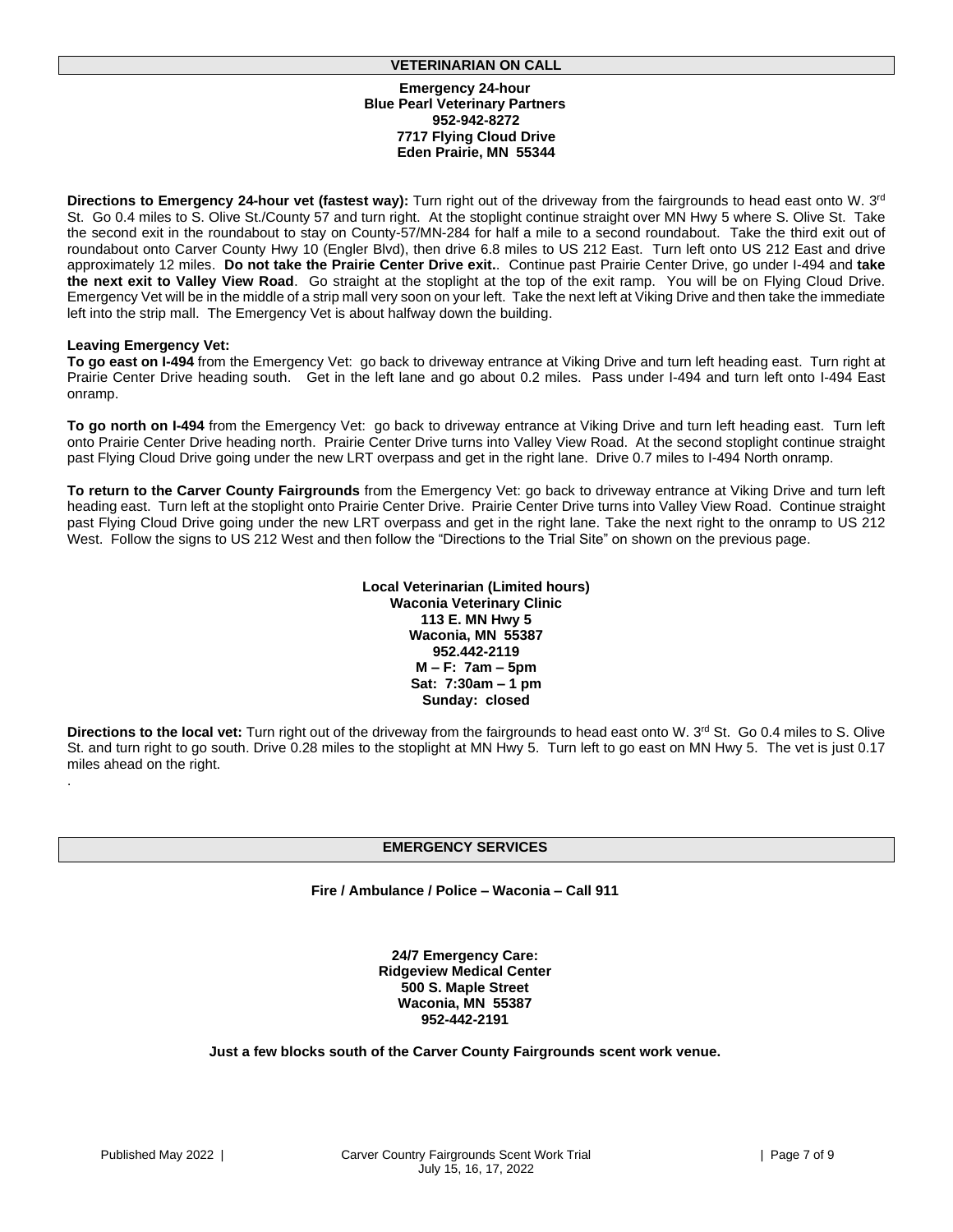

## **GREATER TWIN CITIES GOLDEN RETRIEVER CLUB – July 15, 16, 17 – 2022**

## **OFFICIAL ENTRY FORM**

**ALL FIELDS ARE REQUIRED. Please print legibly. If you have a PAL/ILP/CP you may put N/A in the lighter shaded boxes.**

## **INSTRUCTIONS**

**Please check the box for each class desired to be entered. Dogs may enter two different levels within each element, at each trial. Dogs entering the Advanced, Excellent, Master or Detective classes must have earned the required title, as stipulated in the AKC Scent Work Regulations. Dogs may enter either the Novice "A" class or the Novice "B" class, but not both.**

|                                        | <b>Containers</b>                                                                      | <b>Interiors</b>                                                                             | <b>Exteriors</b>                                                                           | <b>Buried</b>                                                                          | <b>Detective</b> |
|----------------------------------------|----------------------------------------------------------------------------------------|----------------------------------------------------------------------------------------------|--------------------------------------------------------------------------------------------|----------------------------------------------------------------------------------------|------------------|
| Friday<br>07/15/22<br>Trial 1          | $\Box$ Novice A<br>$\Box$ Novice B<br>□Advanced<br>$\sqcap$ Excellent<br>$\Box$ Master | $\Box$ Novice A<br>$\Box$ Novice B<br>$\Box$ Advanced<br>$\Box$ Excellent<br>$\Box$ Master   | ∏Novice A<br>$\sqcap$ Novice B<br>⊟Advanced<br>⊓Excellent<br>$\sqcap$ Master               | $\Box$ Novice A<br>$\Box$ Novice B<br>□Advanced<br>$\sqcap$ Excellent<br>$\Box$ Master | $\Box$ Detective |
| <b>Saturday</b><br>07/16/22<br>Trial 1 | $\Box$ Novice A<br>$\Box$ Novice B<br>□Advanced<br>$\Box$ Excellent<br>$\Box$ Master   | $\Box$ Novice A<br>$\Box$ Novice B<br>$\Box$ Advanced<br>$\Box$ Excellent<br>$\Box$ Master   | $\Box$ Novice A<br>$\Box$ Novice B<br>$\Box$ Advanced<br>$\Box$ Excellent<br>$\Box$ Master | ⊟Novice A<br>$\Box$ Novice B<br>⊟Advanced<br>$\sqcap$ Excellent<br>$\Box$ Master       | Detective        |
| Sunday<br>07/17/22<br>Trial 1          | $\Box$ Novice A<br>$\Box$ Novice B<br>□Advanced<br>$\Box$ Excellent<br>$\Box$ Master   | $\Box$ Novice A<br>$\Box$ Novice B<br>$\Box$ Advanced<br>$\sqcap$ Excellent<br>$\Box$ Master | $\Box$ Novice A<br>$\Box$ Novice B<br>□Advanced<br>$\Box$ Excellent<br>$\Box$ Master       | ∩Novice A<br>$\sqcap$ Novice B<br>□Advanced<br>$\sqcap$ Excellent<br>$\sqcap$ Master   | N/A              |

**# of classes entered above: \_\_\_\_\_\_\_\_\_\_\_ x \$25.00 = \$ \_\_\_\_\_\_\_\_\_\_\_\_\_\_\_\_ # of Detective classes entered: \_\_\_\_\_\_\_\_\_\_\_ x \$35.00 = \$ \_\_\_\_\_\_\_\_\_\_\_\_\_\_\_\_**

 **Total Due: \$ \_\_\_\_\_\_\_\_\_\_\_\_\_\_\_\_**

## **Make checks payable to: GTCGRC Mail to: GTCGRC 14151 Vale Court, Eden Prairie, MN 55346-3019**

*Club treasurer will add a \$35.00 collection fee to the amount of each returned check.*

| Club treasurer will aud a \$30.00 collection fee to the amount of each returned check. |               |                                   |            | <b>Registration Number</b>           |
|----------------------------------------------------------------------------------------|---------------|-----------------------------------|------------|--------------------------------------|
| <b>AKC</b> Registered Name                                                             |               |                                   |            |                                      |
|                                                                                        |               |                                   |            |                                      |
|                                                                                        |               |                                   |            | $\Box$ AKC/PAL/ILP/CP $\Box$ Foreign |
| Call name                                                                              | Date of birth |                                   | <b>Sex</b> |                                      |
|                                                                                        |               |                                   |            |                                      |
| <b>Breed</b>                                                                           |               |                                   | Variety    |                                      |
|                                                                                        |               |                                   |            |                                      |
| <b>Breeder</b>                                                                         |               |                                   |            |                                      |
|                                                                                        |               |                                   |            |                                      |
| Sire                                                                                   |               |                                   |            |                                      |
|                                                                                        |               |                                   |            |                                      |
| Dam                                                                                    |               |                                   |            |                                      |
|                                                                                        |               |                                   |            |                                      |
| Owner                                                                                  |               |                                   |            |                                      |
|                                                                                        |               |                                   |            |                                      |
| Owner's Address                                                                        |               |                                   |            |                                      |
|                                                                                        |               |                                   |            |                                      |
| City                                                                                   |               | <b>State</b>                      |            | Zip                                  |
|                                                                                        |               |                                   |            |                                      |
| Telephone                                                                              | E-mail        |                                   |            |                                      |
|                                                                                        |               |                                   |            |                                      |
| Handler name (if different from owner):                                                |               | Junior Handler # (if applicable): |            |                                      |
|                                                                                        |               |                                   |            |                                      |
|                                                                                        |               |                                   |            |                                      |

**Be sure to fill out, sign and include the Agreement (next page) with this entry form and your check.**

**AKC Rules, Regulations, Policies and Guidelines are available on the American Kennel Club Web site,** [www.akc.org](http://www.akc.org/)